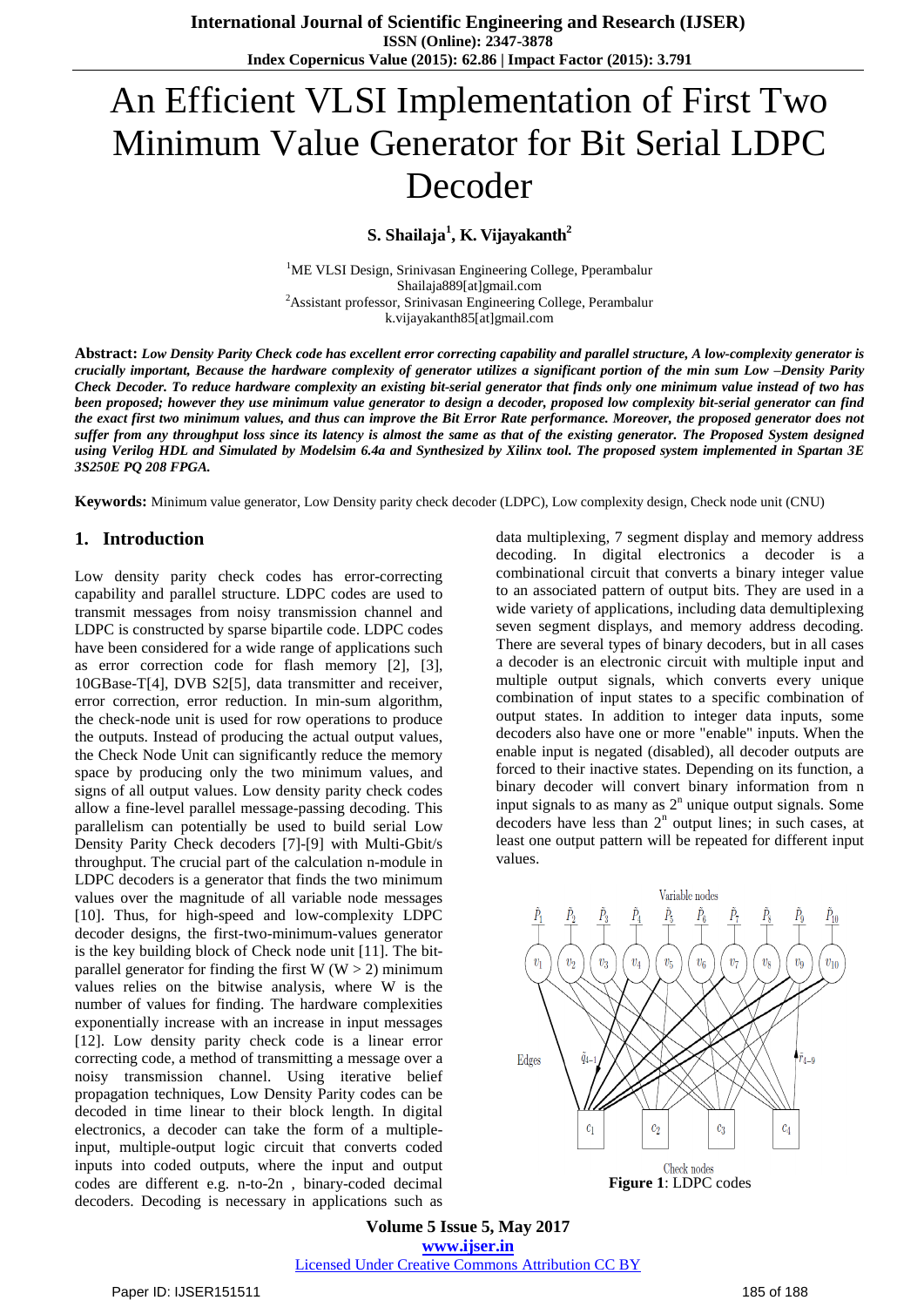### **2. BIT Serial Scheme**

Incoming bit  $X$  (n-t) arrives in one bit per cycle from the Most Significant Bit to the Least Significant Bit of the corresponding message xi where t denotes the time index. Each message xi has a status flag fi(t) which represents whether xi is a candidate having min 1.In the beginning, the status flags are all 0 to indicate that all of the messages can be candidates for containing the minimum value, The incoming bit xi(n-t) message xi enters the OR gate ORi. It is fed to the ORi gate, the ORi output is 1. Let  $N0(t)$ denote the number of 0's among all of the unmasked incoming bits of all messages at time *t*. If  $N0(t) \ge 1$ , i.e., at least one ORi output is equal to 0, the 4-input NAND (NAND1) output is 1.



**Figure 2:** Minimum value generator for Bit serial scheme

# **3. Decoder Using Proposed Minimum Value Generator**



**Figure 3**: Proposed system

#### **3.1 Control module**

The inputs of the proposed generator are bit-serially received from the MSB first. The additional signal sel(t) for which can decide to update the status flags. In order to find  $\min_2$ , the control module handles the two signals  $min_1$  found and sel. When the signal  $min_1$  found is initialized to 0, the generator tries to find min<sub>1</sub>. If  $t = 1$  and  $min_1$  found(t) = 0, the generator can determine min<sub>1</sub>. The signal min<sub>1</sub>\_found will be 1 at the next cycle min<sub>1</sub> found(t)  $+ 1$ ) = 1, and will remain this way until the end.



**Figure 4:** Control module

#### **3.2 Flag update module**

The bits on the wires show the bit transitions in time using the four messages of the example. The grayed boxes are the additional circuits compared with the existing generator. To find  $\min_2$ , the proposed architecture additionally requires one NOT gate and one 2x1 multiplexer (MUX) for updating each status flag  $f_i(t)$ . sel(t) selects one of the MUX input. If  $N_0(t) = 1$  and  $min1_{bound}(t) = 0$ , then sel(t) becomes 1. The generator can determine min1 and  $min_1$ \_idx as  $X_i$  and i, respectively, where  $x_i(n - t) = 0$  and  $f_i(t) = 0$ . Since the message having min1 ( $X_{\text{min1} i_{\text{idx}}}$ ) is no longer a candidate, the status flag having min1 ( $_{\text{fmin1} \_ \text{idx}}$ ) is changed to 1 by the NOT gate in the shaded box  $f_{\text{min1}}$  –  $\frac{1}{1}$  and the other status flags remain at their previous values.



#### **3.3 Output module**

The output module produces min1 and min2 when t reaches n. When  $\min_1$  found(n) = 1, the generator has already found  $\min_1$  and  $\min_1$  idx in the previous cycles. Thus, the generator can determine min<sub>2</sub> as  $X_i$  where  $f_i(n) =$ 0. If min1\_found (n) then the generator fails to find the only minimum value. In other words, there are multiple equal minimum values among the messages. Thus, min1 and min2 are the same as  $X_i$  where  $f_i(n) = 0$ . The output

**Volume 5 Issue 5, May 2017 www.ijser.in** Licensed Under Creative Commons Attribution CC BY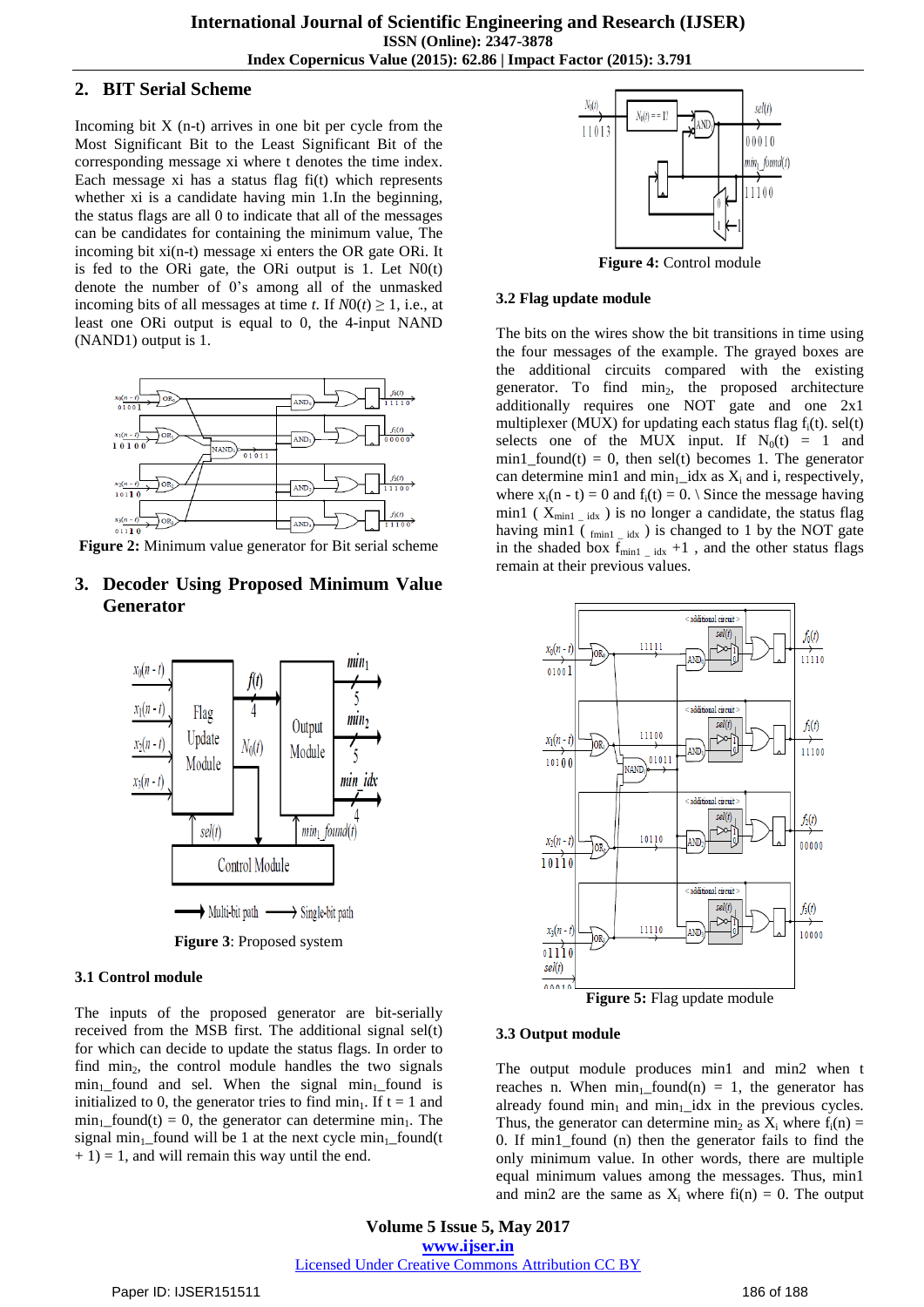unit is designed for finding a minimum Value of Four Input Values, constructed an output module with Comparator Block. Totally Five comparator block needed for designed an output module. Comparator Minimum is consider as First Minimum and Last Comparator is find the Second Minimum.



#### **3.4 Decoder**

The encoding of a message is the production of the message. It is a system of coded meanings, and in order to create that, the sender needs to understand how the world is comprehensible to the members of the audience. In the process of encoding, the sender (i.e. encoder) uses verbal (e.g. words, signs, images, video) and non-verbal (e.g. body language, hand gestures, face expressions) symbols for which he or she believes the receiver (that is, the decoder) will understand. The symbols can be words and numbers, images, face expressions, signals and/or actions. It is very important how a message will be encoded; it partially depends on the purpose of the message. The decoding of a message is how an audience member is able to understand, and interpret the message.



**Figure 7:** Decoder

### **4. Implementation Results**

The CNU block need to eliminate the error during transmission, the error has been detected and reduce the error with the help of CNU and find the exact two minimum values.



The flag update module, control module and output module to find the two minimum values and adding a additional decoder unit to design a bit serial LDPC decoder, they use minimum value generator to design a decoder.



**Figure 9:** Decoder using proposed minimum value generator

| <b>Device Utilization Summary</b> |                  |                    |         |  |  |  |  |  |
|-----------------------------------|------------------|--------------------|---------|--|--|--|--|--|
| <b>Used</b>                       | <b>Available</b> | <b>Utilization</b> | Note(s) |  |  |  |  |  |
| 32                                | 3.840            | 1%                 |         |  |  |  |  |  |
| 48                                | 3,840            | 1%                 |         |  |  |  |  |  |
|                                   |                  |                    |         |  |  |  |  |  |
| 32                                | 1,920            | 1%                 |         |  |  |  |  |  |
| 32                                | 32               | 100%               |         |  |  |  |  |  |
| 0                                 | 32               | 0%                 |         |  |  |  |  |  |
| 48                                | 3,840            | 1%                 |         |  |  |  |  |  |
| 67                                | 97               | 69%                |         |  |  |  |  |  |
|                                   | 8                | 12%                |         |  |  |  |  |  |
| 547                               |                  |                    |         |  |  |  |  |  |
| 3.216                             |                  |                    |         |  |  |  |  |  |
|                                   |                  |                    |         |  |  |  |  |  |

**Table 1:** Summary report